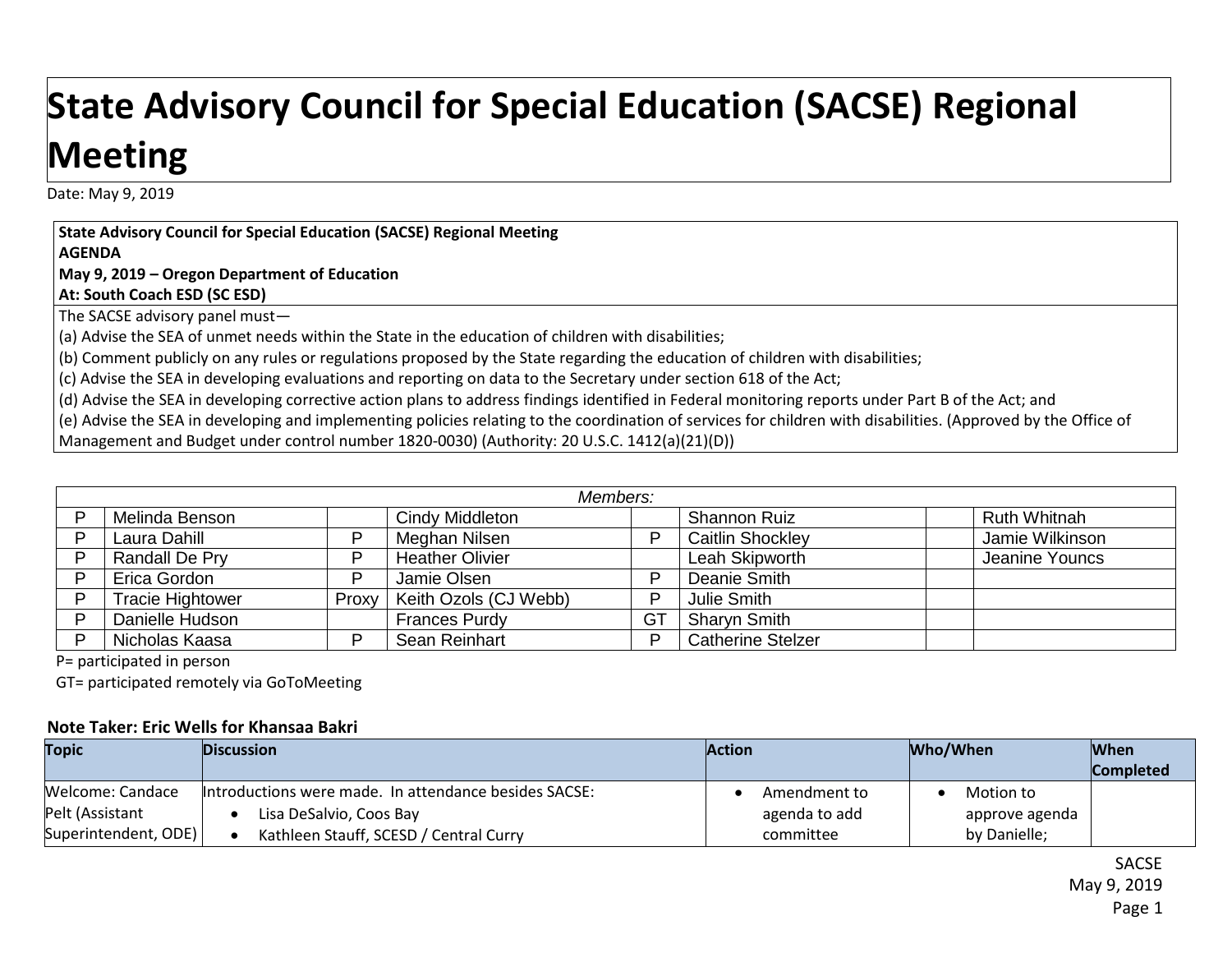| <b>SACSE Approve</b><br>Agenda and March<br><b>Minutes</b>                                                                     | <b>Stacy Matthews, Myrtle Point</b><br>$\bullet$<br>Allyson McNeill, North Bend<br>$\bullet$<br>Parma Roe, Reedsport<br>$\bullet$<br>Largest number of travelers for SACSE yet.<br>$\bullet$<br>Gratitude to SC ESD for hosting us - Coos County team has<br>$\bullet$<br>done a wonderful job.<br>Committee discussed recommendation of combining the<br>$\bullet$<br>special education and at a glance profiles, which was not<br>captured in last meeting's notes.                                                                                                                                                                                                                                                                                                                                                                                                                                                                                                                                                                                                                                                                                                                                                                                                                                                                                                                               | discussion regarding<br>the need for a<br>member to serve on<br>the Dispute<br>Resolution<br>Committee.                                                                                                                                                                                                                                                                                                                                                                                                                 | Second by Erica;<br><b>Motion Passed</b><br>Unanimously<br>Motion to<br>$\bullet$<br>approve meeting<br>minutes by Jamie,<br>Second by<br>Heather; Passed<br>with one<br>abstention;<br>remainder yeas.                         |
|--------------------------------------------------------------------------------------------------------------------------------|-----------------------------------------------------------------------------------------------------------------------------------------------------------------------------------------------------------------------------------------------------------------------------------------------------------------------------------------------------------------------------------------------------------------------------------------------------------------------------------------------------------------------------------------------------------------------------------------------------------------------------------------------------------------------------------------------------------------------------------------------------------------------------------------------------------------------------------------------------------------------------------------------------------------------------------------------------------------------------------------------------------------------------------------------------------------------------------------------------------------------------------------------------------------------------------------------------------------------------------------------------------------------------------------------------------------------------------------------------------------------------------------------------|-------------------------------------------------------------------------------------------------------------------------------------------------------------------------------------------------------------------------------------------------------------------------------------------------------------------------------------------------------------------------------------------------------------------------------------------------------------------------------------------------------------------------|---------------------------------------------------------------------------------------------------------------------------------------------------------------------------------------------------------------------------------|
| <b>New Business</b><br>Membership<br>(End of terms)<br>End of Year<br>Goals<br>Evaluation<br>Next year's<br><b>SACSE Dates</b> | Reviewed membership terms: no one leaving SACSE by<br>term ending<br>Randall and Caitlin's terms end after this meeting, but both<br>$\bullet$<br>wish to continue serving.<br>New member applied from Washington County and was<br>$\bullet$<br>approved by membership committee, but will not join until<br>tomorrow, if approved by Candace and Colt.<br>Goal is for every region to have two participating members<br>$\bullet$<br>and a back-up ready and willing to serve. Representation to<br>include various perspectives and voices that represent the<br>demographics of Oregon. Student voice missing from the<br>table.<br>Policy council will hear the upcoming bills and support rule-<br>making as the new bills from legislative session come<br>forward.<br>Group goal on advisement - discussion<br>$\bullet$<br>Meeting dates: SICC March 13 recommendation to SOESD,<br>SACSE requested Hood River. SICC has requested meeting<br>in Roseburg. SACSE's preference would be to meet in the<br>gorge area, as regional SACSE meetings have not recently<br>been in that area of the state. Discussed potential agenda<br>for SACSE/SICC meetings, specifically looking at the ability<br>to be able to have site visits versus a straight meeting<br>agenda. The possibility of a shorter joint meeting (until 1)<br>with SACSE specific business and a site visit following was | DRC membership:<br>Heather Olivier is<br>interested in serving<br>on the DRC. Dispute<br>resolution<br>committee reviews<br>findings and reports<br>that ODE has put out<br>due to disputes<br>between parents<br>and school districts<br>in order to provide<br>feedback on<br>accuracy and<br>appropriateness of<br>findings.<br><b>EOY Goals:</b><br>discussion items for<br>goals<br>Meeting dates<br>determined to be:<br>9/19/19<br>$\bullet$<br>1/23/20<br>3/13/20 (joint with<br>SICC; hopefully Hood<br>River) | Motion for<br>Heather to serve<br>on the DRC from<br>Melinda, second<br>by Caitlin;<br>approved<br>unanimously<br>Motion to<br>$\bullet$<br>approve meeting<br>dates from Jamie,<br>second from<br>Tracy; passed<br>unanimously |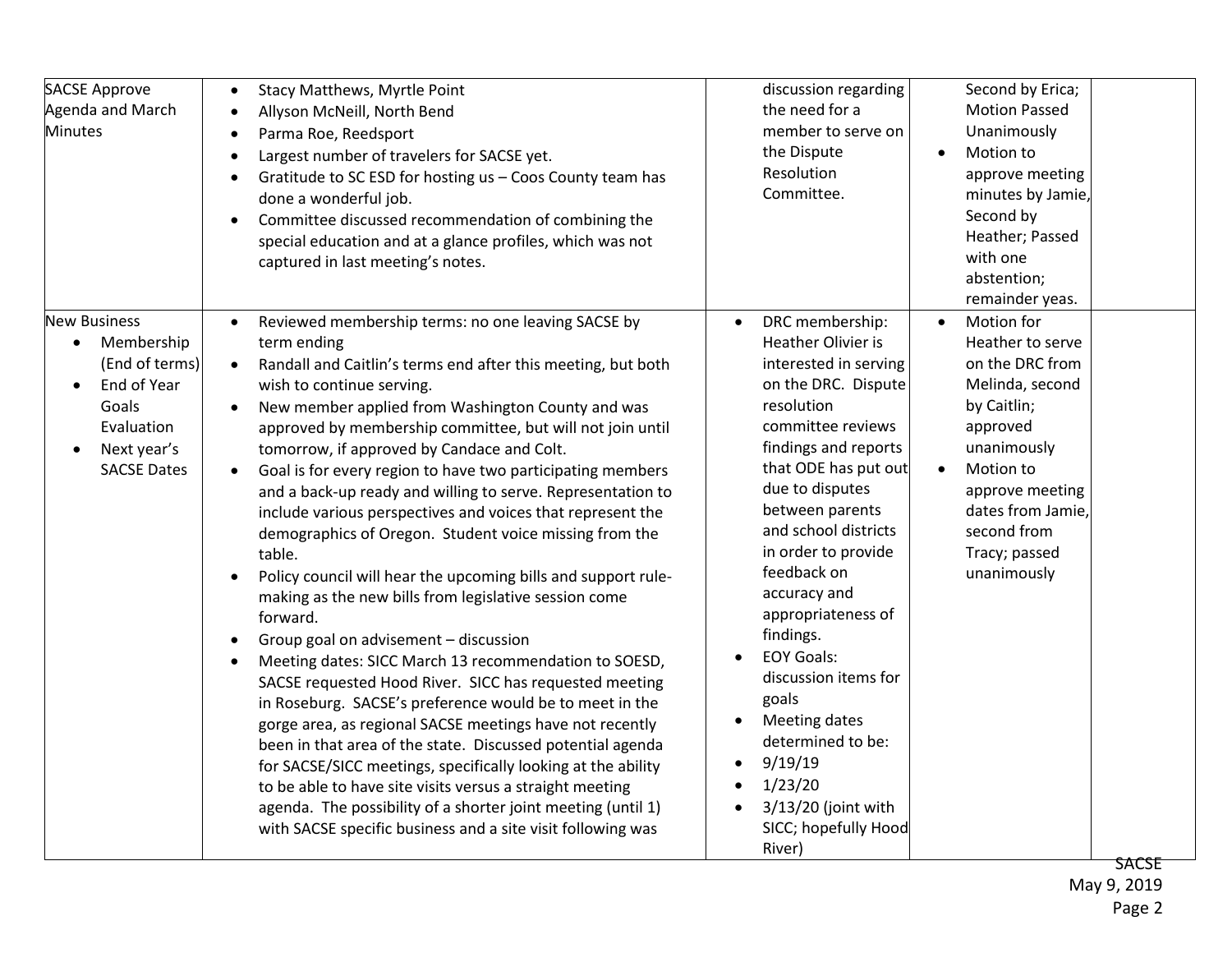|                                                                                                                                                                                          | discussed. Committee discussed the dates for next year's<br>meetings. For September, 9/5, 9/19, or 9/26 were provided<br>as possibilities. For January, 1/16, 1/23, and 1/30 were<br>provided as possibilities. Request to not have a meeting<br>around May 7 due to scheduled events associated with<br>mental health awareness week.                                                                                                                                                                                                                                                                                                                                                                                                                                                                                                                                                                                                                                                                                                                                                                                                                                                            | 5/14/20<br>$\bullet$                                                                                                                                     |  |
|------------------------------------------------------------------------------------------------------------------------------------------------------------------------------------------|---------------------------------------------------------------------------------------------------------------------------------------------------------------------------------------------------------------------------------------------------------------------------------------------------------------------------------------------------------------------------------------------------------------------------------------------------------------------------------------------------------------------------------------------------------------------------------------------------------------------------------------------------------------------------------------------------------------------------------------------------------------------------------------------------------------------------------------------------------------------------------------------------------------------------------------------------------------------------------------------------------------------------------------------------------------------------------------------------------------------------------------------------------------------------------------------------|----------------------------------------------------------------------------------------------------------------------------------------------------------|--|
| Paths 2 the Future:<br>Michelle Prudden,<br><b>Youth Transition</b><br>Coordinator,<br><b>Brookings-Harbor</b><br>High School &<br><b>Brookings Harbor</b><br>Student(s)                 | Discussed background of curriculum; designed out of U of O<br>$\bullet$<br>and being piloted in California and several Oregon districts.<br>Students shared the impact of this course/curriculum on<br>$\bullet$<br>their educational experience. Notably, they discussed the<br>importance of learning about rights afforded to people with<br>disabilities, the ability to effectively self-advocate, and the<br>power and importance of authentic, positive relationships<br>with others.                                                                                                                                                                                                                                                                                                                                                                                                                                                                                                                                                                                                                                                                                                      |                                                                                                                                                          |  |
| <b>Assistive Technology:</b><br>Jayna Tomac, Speech<br>Language Pathologist<br>and District Assistive<br>Technology<br>Coordinator, Coos Bay<br>School District & Coos<br>Bay Student(s) | Jayna introduced herself; SLP and special education; AT<br>$\bullet$<br>coordinator<br>Launched AT efforts with Google 4-5 years ago with a<br>$\bullet$<br>Universal Design mindset: what can we do for all students<br>and their learning?<br>Every student was given a Google Account to use when this<br>$\bullet$<br>was rolled out, with access to other programs as well.<br>Google, Read and Write, and Snapverter are widely used by<br>$\bullet$<br>all students (both those in general education and those in<br>special education). Students don't have to leave the<br>classroom to access their instruction. Snapverter changes<br>any physical document into a readable/writeable digital<br>version.<br>Demoed Read and Write with everyone having their own<br>٠<br>Chromebook and google account.<br>Student shared how this technology changed his life. At the<br>$\bullet$<br>outset, it was a separating process (would have to leave<br>regular class to get things scanned and editable), then went<br>to Dropbox, but that was extra work for teachers. Current<br>program is easy for everyone. He uses AT every day, at<br>school and at work (as a metal fabricator). | Connect ODE with<br>Coos Bay School<br>District for purposes<br>of ensuring use of<br>these programs as<br>accessibility<br>supports for<br>assessments. |  |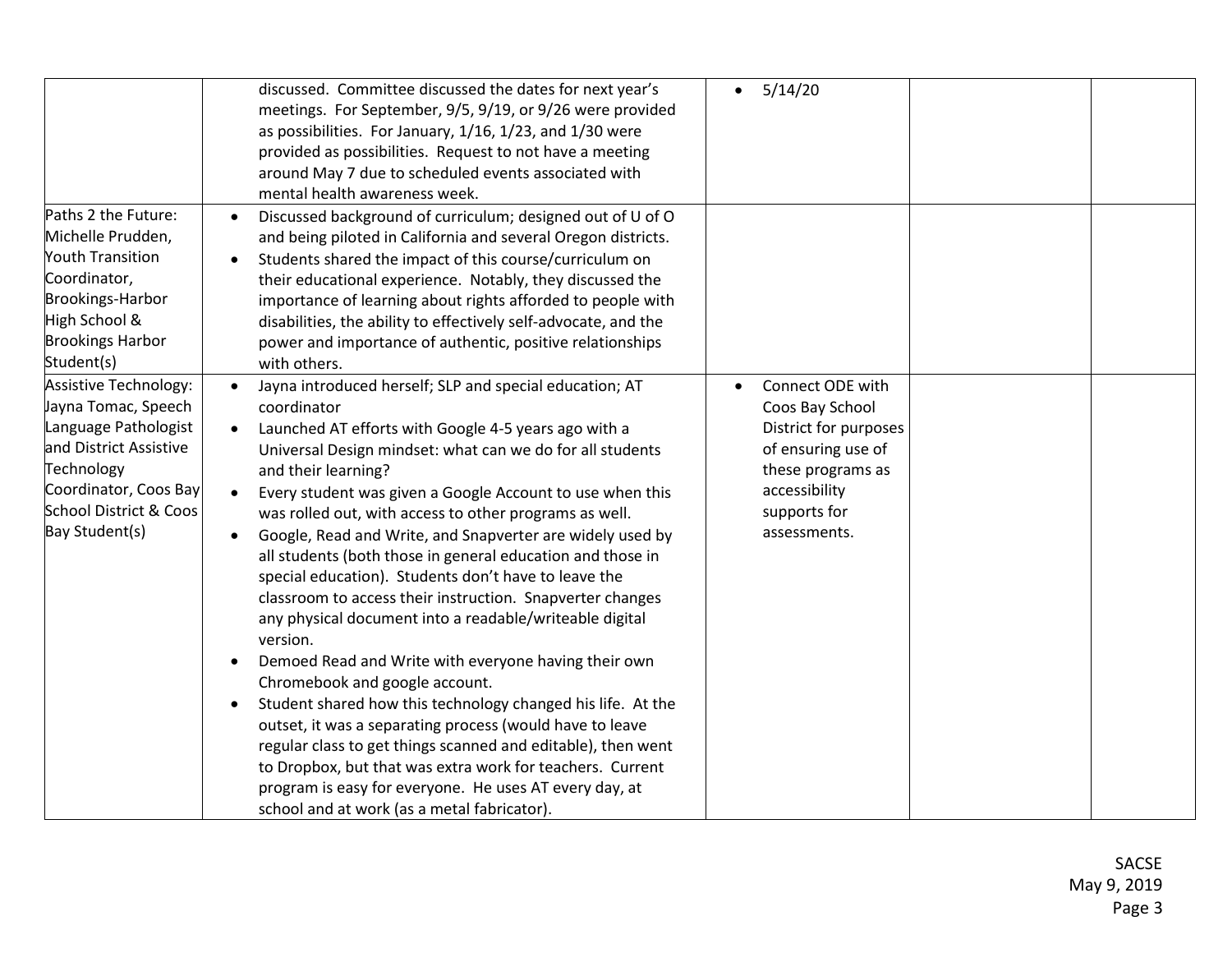|                                               | District emphasized that there is a strong focus on teaching<br>all students how to use technology as a learning tool<br>starting in early grades. Technology use does not identify<br>their students as "special education students." The district<br>is very close to 1:1 where everyone has their own<br>computer.<br>Discussion on how to be able to use read/write on state<br>$\bullet$<br>testing. District reports that it is possible using the desktop<br>version of the program in Windows, but it is challenging to<br>set up in a way that makes it usable. Multiple participants<br>noted the ongoing difficulties of getting access to familiar<br>AT during testing periods. Student reports that it would<br>have been "awesome" to be able to use his current<br>program while testing instead of the programs that they<br>could make work.<br>Most of the training being done is with general education<br>$\bullet$<br>teachers. 4A funds were noted as a possible source for<br>districts to acquire such technology.<br>Recommendation to make it for everyone, otherwise it<br>$\bullet$<br>becomes a "sped thing and everyone looks the other way".<br>When it's for everyone, it becomes "the way of doing<br>business". It needs to make the switch from being for all<br>students instead of being for special education. |                                          |              |
|-----------------------------------------------|-------------------------------------------------------------------------------------------------------------------------------------------------------------------------------------------------------------------------------------------------------------------------------------------------------------------------------------------------------------------------------------------------------------------------------------------------------------------------------------------------------------------------------------------------------------------------------------------------------------------------------------------------------------------------------------------------------------------------------------------------------------------------------------------------------------------------------------------------------------------------------------------------------------------------------------------------------------------------------------------------------------------------------------------------------------------------------------------------------------------------------------------------------------------------------------------------------------------------------------------------------------------------------------------------------------------------------------------------------|------------------------------------------|--------------|
| <b>Mental Health</b><br>Journey in Douglas    | Discussion on therapeutic learning classrooms and<br>$\bullet$<br>integration of county based mental health services into                                                                                                                                                                                                                                                                                                                                                                                                                                                                                                                                                                                                                                                                                                                                                                                                                                                                                                                                                                                                                                                                                                                                                                                                                             | ODE will connect<br>with Bryan Hinson to |              |
| County Bryan Hinson,                          | schools                                                                                                                                                                                                                                                                                                                                                                                                                                                                                                                                                                                                                                                                                                                                                                                                                                                                                                                                                                                                                                                                                                                                                                                                                                                                                                                                               | get a one page                           |              |
| <b>Special Education</b><br>Director, Douglas | History of mental health in Douglas County: there was a                                                                                                                                                                                                                                                                                                                                                                                                                                                                                                                                                                                                                                                                                                                                                                                                                                                                                                                                                                                                                                                                                                                                                                                                                                                                                               | summary of Ready,<br>Set, Learn program. |              |
| <b>Education Service</b>                      | county mental health provider, but the county disbanded it<br>in a huge blow to the county; privatized system emerged in                                                                                                                                                                                                                                                                                                                                                                                                                                                                                                                                                                                                                                                                                                                                                                                                                                                                                                                                                                                                                                                                                                                                                                                                                              |                                          |              |
| District                                      | 2014 and cut roughly half of the staff and the medication                                                                                                                                                                                                                                                                                                                                                                                                                                                                                                                                                                                                                                                                                                                                                                                                                                                                                                                                                                                                                                                                                                                                                                                                                                                                                             |                                          |              |
|                                               | provider (psychiatrist); this wreaked havoc on the schools.                                                                                                                                                                                                                                                                                                                                                                                                                                                                                                                                                                                                                                                                                                                                                                                                                                                                                                                                                                                                                                                                                                                                                                                                                                                                                           |                                          |              |
| <b>AND</b>                                    | Noticed that, in the lack of a CHA, public schools ended up<br>$\bullet$                                                                                                                                                                                                                                                                                                                                                                                                                                                                                                                                                                                                                                                                                                                                                                                                                                                                                                                                                                                                                                                                                                                                                                                                                                                                              |                                          |              |
|                                               | provided mental health supports. Schools and ESD took on                                                                                                                                                                                                                                                                                                                                                                                                                                                                                                                                                                                                                                                                                                                                                                                                                                                                                                                                                                                                                                                                                                                                                                                                                                                                                              |                                          |              |
| Lessons Learned in                            | challenge of providing mental health supports with a cross                                                                                                                                                                                                                                                                                                                                                                                                                                                                                                                                                                                                                                                                                                                                                                                                                                                                                                                                                                                                                                                                                                                                                                                                                                                                                            |                                          |              |
| Special Education:                            | sector team (DHS, mental health providers, and school                                                                                                                                                                                                                                                                                                                                                                                                                                                                                                                                                                                                                                                                                                                                                                                                                                                                                                                                                                                                                                                                                                                                                                                                                                                                                                 |                                          |              |
| Rick Burton, Director<br>of Student Services, | district representatives). Conversation was around                                                                                                                                                                                                                                                                                                                                                                                                                                                                                                                                                                                                                                                                                                                                                                                                                                                                                                                                                                                                                                                                                                                                                                                                                                                                                                    |                                          |              |
|                                               | developing coordinated system of care.                                                                                                                                                                                                                                                                                                                                                                                                                                                                                                                                                                                                                                                                                                                                                                                                                                                                                                                                                                                                                                                                                                                                                                                                                                                                                                                |                                          | <b>SACSE</b> |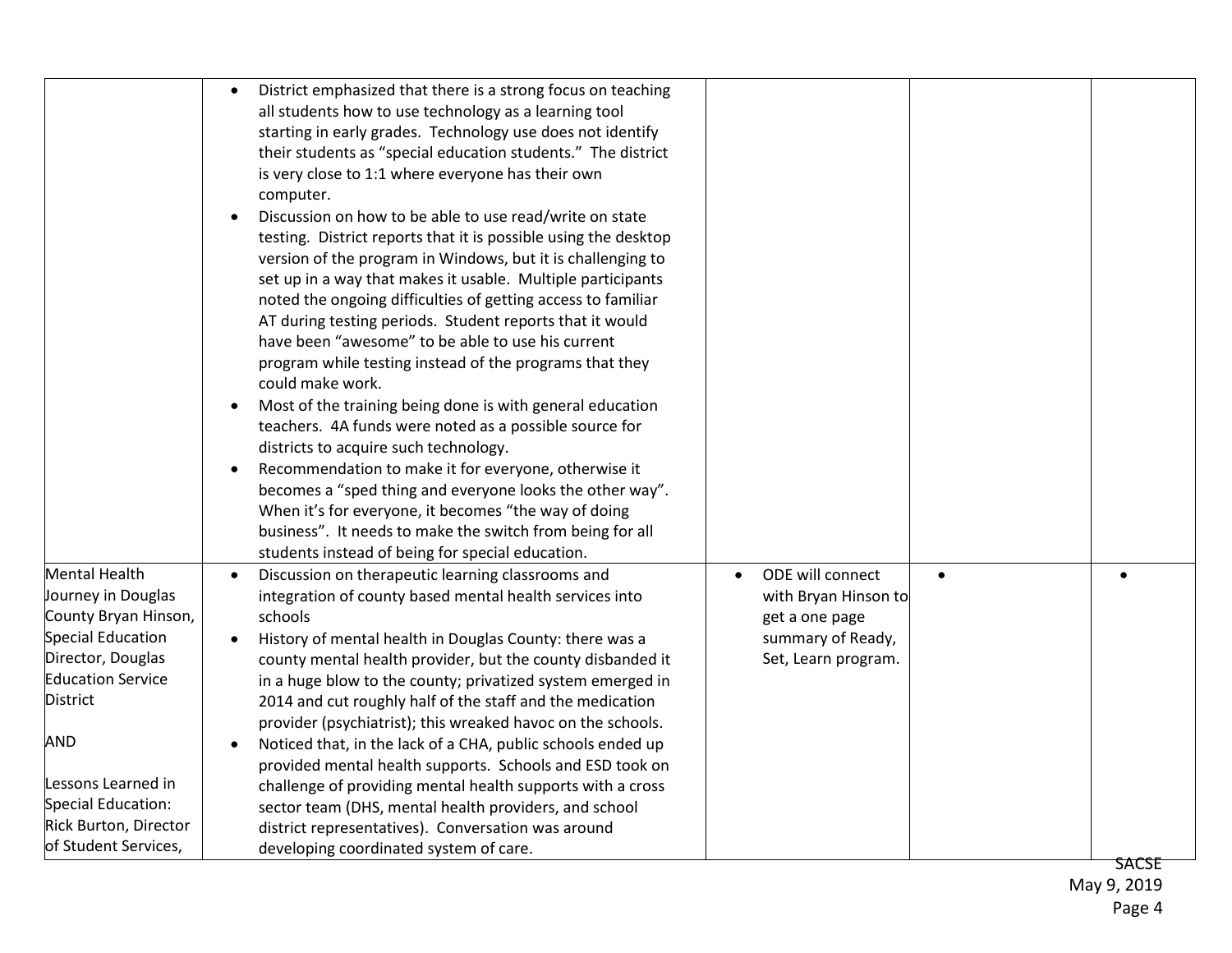| <b>Roseburg Public</b> | Douglas County had an acute need; TLC in county had a                  |  |  |
|------------------------|------------------------------------------------------------------------|--|--|
| <b>Schools</b>         | waitlist, was limited in who was eligible to attend, and was           |  |  |
|                        | very expensive. Schools needed an alternative to that that             |  |  |
|                        | was open to all students. They developed Ready, Set, Learn             |  |  |
|                        | program (RSL) which is driven on how to develop and teach              |  |  |
|                        | competency (reteaching and preteaching skills). Goal is to             |  |  |
|                        | create the capacity to meet mental health needs so kids are            |  |  |
|                        | not kicked out of school in a way that is cost effective.              |  |  |
|                        | In 2016, Adapt bought the rights to provide mental health<br>$\bullet$ |  |  |
|                        | services for the county and has done a good job rebuilding             |  |  |
|                        | capacity and partnering with schools.                                  |  |  |
|                        | Emphasis was on involving parents in the process and                   |  |  |
|                        | mirroring the experience between home and school. Family               |  |  |
|                        | involvement is a key component, often missing, in behavior             |  |  |
|                        | programs. Part of this includes connecting families to                 |  |  |
|                        | resources (e.g., parent training, housing, bill pay support) as        |  |  |
|                        | needed. This means treating parents as the experts in their            |  |  |
|                        | children.                                                              |  |  |
|                        | Emphasized meeting first hour needs (work of Larry Tobin)<br>$\bullet$ |  |  |
|                        | to proactively mitigate barriers keeping students from being           |  |  |
|                        | behaviorally successful. A lot of times, these needs existed           |  |  |
|                        | outside of the school and required supports provided to                |  |  |
|                        | families.                                                              |  |  |
|                        | PD for staff on recognizing personal bias, generational<br>$\bullet$   |  |  |
|                        | poverty, and trauma was critical.                                      |  |  |
|                        | RSL has helped meet ODE expectations (e.g., LRE) and<br>$\bullet$      |  |  |
|                        | reduce the number of students on home instruction or                   |  |  |
|                        | shortened school day. Unfortunately, it is not a very self-            |  |  |
|                        | sustaining program; there is a cost to districts to maintain           |  |  |
|                        | the program.                                                           |  |  |
|                        | Additional grant was received to extend RSL to ECSE.                   |  |  |
|                        | Partnered with Compass to bring therapists into schools.               |  |  |
|                        | Seed money was used to establish program. Subsequently,                |  |  |
|                        | non-licensed therapists can bill OHP; licensed therapists can          |  |  |
|                        | bill private insurance. By the end of the year, seed money             |  |  |
|                        | should be recouped if billing is done well.                            |  |  |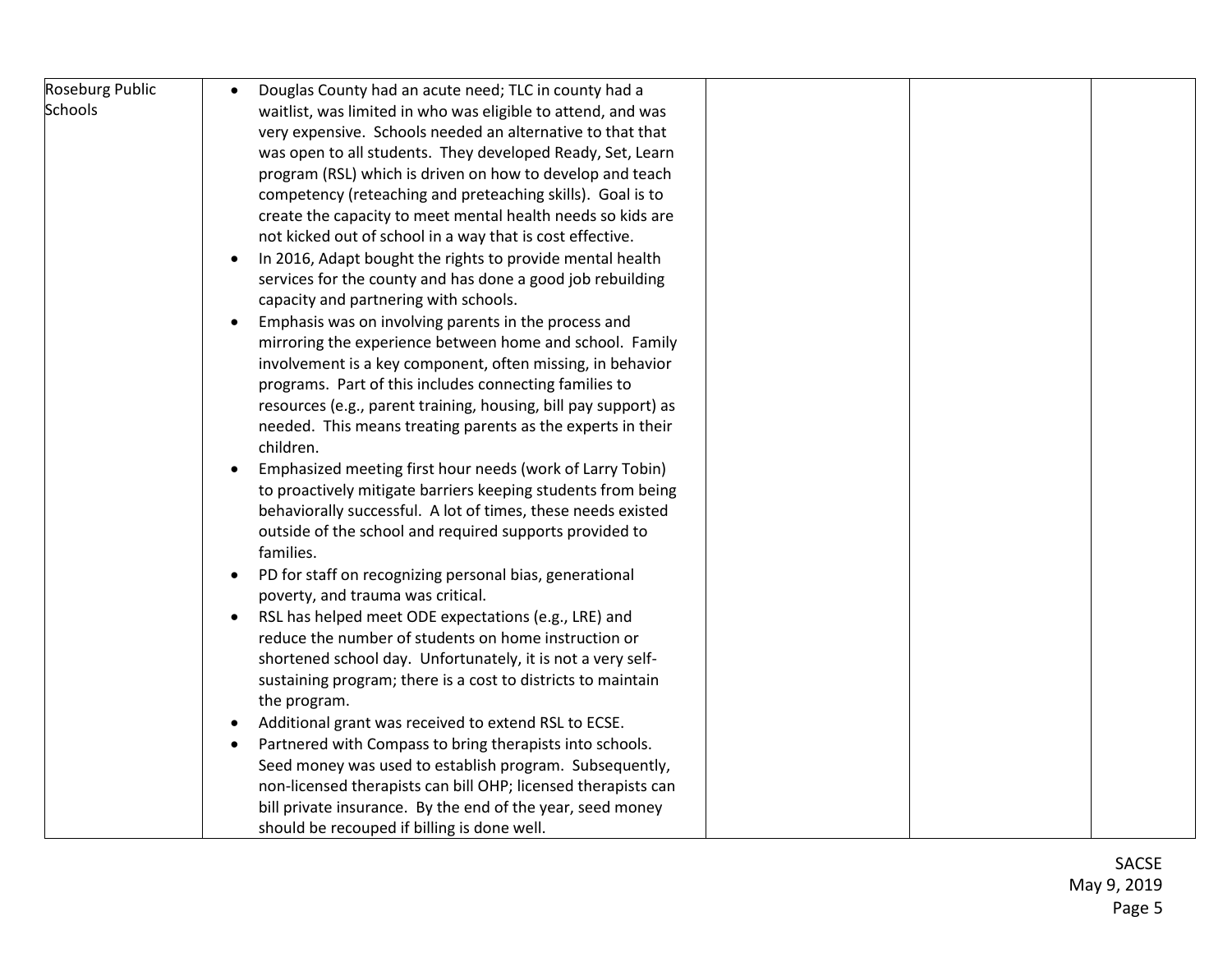|                                                                                      | Lessons Learned: (1) It's good to pre-meet and review kids<br>who would benefit most from services if services were<br>available in a school. (2) Don't just assume that the mental<br>health treatment is effective - it needs to be monitored. (3)<br>Value the role of the therapist as part of the school team.<br>55% of the time in the building needs to be billed, but the<br>other time can be used for professional collaboration. (4)<br>Therapists need to be trained on how to work in schools if<br>they are going to work in schools (e.g., don't pull kids from<br>crucial instruction). (5) Plan for billing in advance; make<br>sure the sessions are scheduled long enough to be billed<br>and that billing is accurate.<br>No one entity knows everything. Use the power of<br>$\bullet$<br>community; don't run alone.<br>Discussion on need to be prevention focused, and that<br>$\bullet$<br>much of the mental health need in our schools is among the<br>general education student population, not among students<br>with identified disabilities. |                                                                                                                                                                                                 |           |  |
|--------------------------------------------------------------------------------------|------------------------------------------------------------------------------------------------------------------------------------------------------------------------------------------------------------------------------------------------------------------------------------------------------------------------------------------------------------------------------------------------------------------------------------------------------------------------------------------------------------------------------------------------------------------------------------------------------------------------------------------------------------------------------------------------------------------------------------------------------------------------------------------------------------------------------------------------------------------------------------------------------------------------------------------------------------------------------------------------------------------------------------------------------------------------------|-------------------------------------------------------------------------------------------------------------------------------------------------------------------------------------------------|-----------|--|
| <b>Public Comment</b>                                                                | No public comment attendees.<br>$\bullet$<br>Jeremy will be meeting with all CCO directors on Monday<br>and would be willing to share a letter if SACSE wants to<br>provide one.<br>Kathleen offered to share the person-first language graphic<br>$\bullet$<br>and the commitment to equity graphic. Jayna also shared<br>resources related to earlier presentation. Jeremy will<br>forward that information to committee members.                                                                                                                                                                                                                                                                                                                                                                                                                                                                                                                                                                                                                                          | $\bullet$                                                                                                                                                                                       | $\bullet$ |  |
| Lunch (working lunch)<br>Committee<br>$\bullet$<br>Reports<br>Constituent<br>Reports | Committee discussed the need for quality PD opportunities<br>$\bullet$<br>for paraprofessionals. SACSE identified this as an emerging<br>issue to consider more deeply at a future meeting. How can<br>IDEA enhancement dollars be utilized towards this end?<br>Survey sent to SACSE members related to prioritizing ODE<br>efforts given reduction in funds due to Maintenance of<br>Effort (MOE) concerns. MOE funds will be paid back to<br>OSEP over the next two years.<br>Assurances sent to school districts look different due to<br>review of practices for funding regional programs. Monies                                                                                                                                                                                                                                                                                                                                                                                                                                                                      | Subsequent SACSE<br>meeting agenda to<br>include item related<br>to paraprofessional<br>qualifications and<br>PD.<br>SACSE to connect<br>with YEAA to seek<br>input on what<br>meaningful youth | $\bullet$ |  |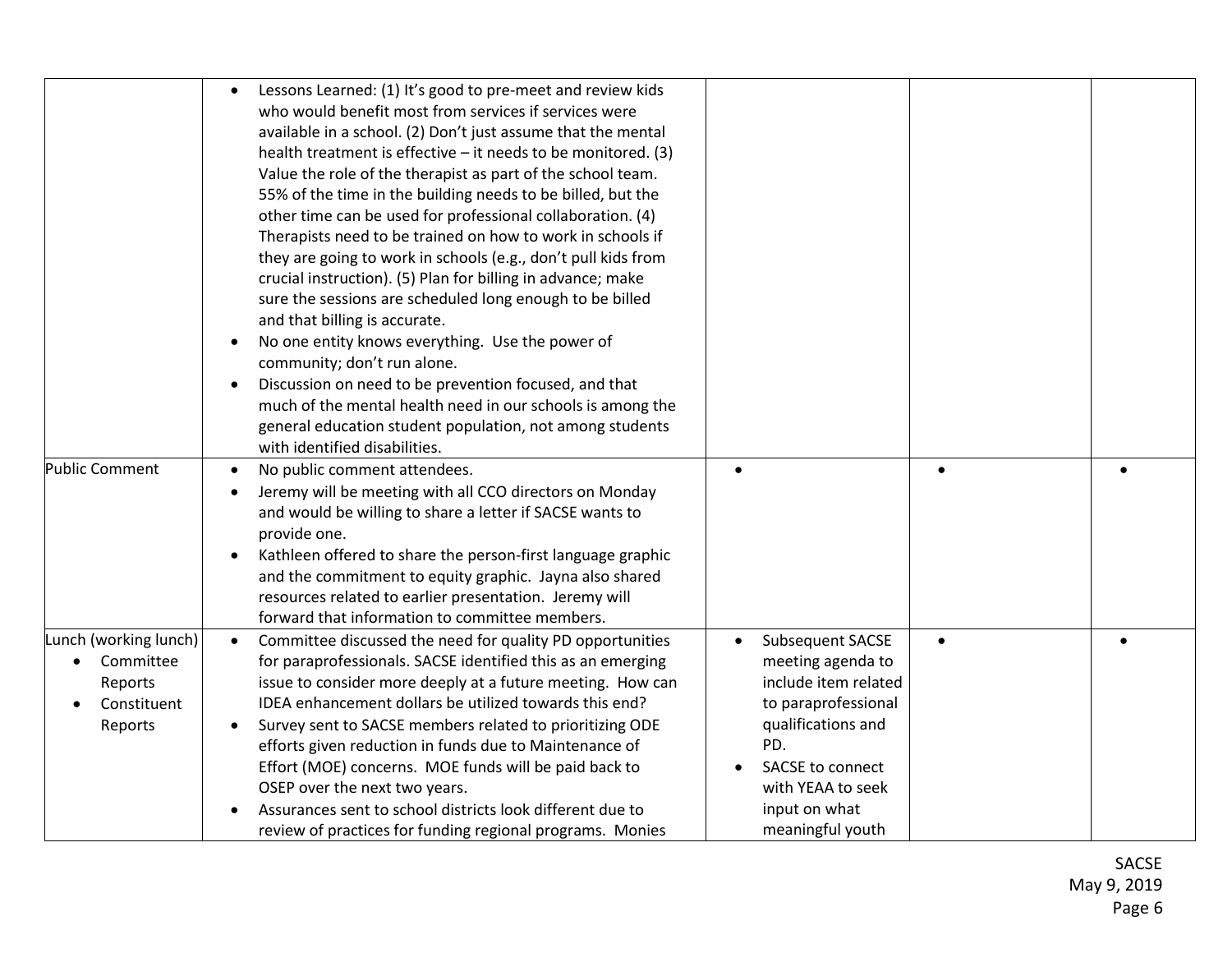| North Bend Adult<br><b>Transition Work:</b><br>Brook Schwenninger,<br>Transition Teacher,<br>North Bend School<br>District; Kurt Nichols,<br>Educational Assistant,<br>North Bend School<br>District & North Bend<br>Student(s) | have to go to districts first prior to being sent to ESDs for<br>regional programs. These changes in assurances are not<br>related to MOE concerns.<br>Committee discussed membership concerns with focus on<br>$\bullet$<br>underrepresented voices as part of SACSE. Among the<br>groups noted were: students who experience disability,<br>dads, people of color, and representatives from multiple<br>tribes. Pending legislation (SB12), if passed in its current<br>form, would require the establishment of the Oregon<br>Student Policy Advisory Network. SACSE should keep aware<br>of that legislation's development as they consider including<br>student voice.<br>Committee reviewed constituent report provided by CJ<br>$\bullet$<br>Webb. There is now a full year's worth of data on transition<br>services and it's been fascinating to watch the data<br>improve. Note that the fax number on the referral form for<br>Pre-ETS should be 947, not 945.<br>Focus is on practicing adaptive life skills in read world<br>$\bullet$<br>environments.<br>Student discussed how transition program helped grow his<br>skills to be used with his passion for cars to work at Ken<br>Ware Chevrolet dealership. He is working on getting a<br>license in the hopes of securing full time competitive<br>employment there. He has been hired part time there for<br>the summer. | engagement with<br>SACSE would look<br>like. |  |
|---------------------------------------------------------------------------------------------------------------------------------------------------------------------------------------------------------------------------------|---------------------------------------------------------------------------------------------------------------------------------------------------------------------------------------------------------------------------------------------------------------------------------------------------------------------------------------------------------------------------------------------------------------------------------------------------------------------------------------------------------------------------------------------------------------------------------------------------------------------------------------------------------------------------------------------------------------------------------------------------------------------------------------------------------------------------------------------------------------------------------------------------------------------------------------------------------------------------------------------------------------------------------------------------------------------------------------------------------------------------------------------------------------------------------------------------------------------------------------------------------------------------------------------------------------------------------------------------------------------------------------------|----------------------------------------------|--|
| <b>LTCT Partnership:</b><br>Allyson McNeill,<br>Director of Special<br>Education, North<br>Bend School District &<br>Carolyn Acker,<br>Director of Kairos                                                                       | Long-Term Care and Treatment Programs are therapeutic<br>environments designed to help students build the skills to<br>be successful in a non-institutional environment. The focus<br>is on protecting the health and safety of the LTCT students<br>and others while those skills are built.<br>In North Bend, Kairos is the mental health provider.<br>LTCT is a county wide program, but North Bend hosts it.<br>$\bullet$<br>Resident district is responsible for transportation.<br>Very few (3) LTCT programs are based in public schools.<br>$\bullet$                                                                                                                                                                                                                                                                                                                                                                                                                                                                                                                                                                                                                                                                                                                                                                                                                               |                                              |  |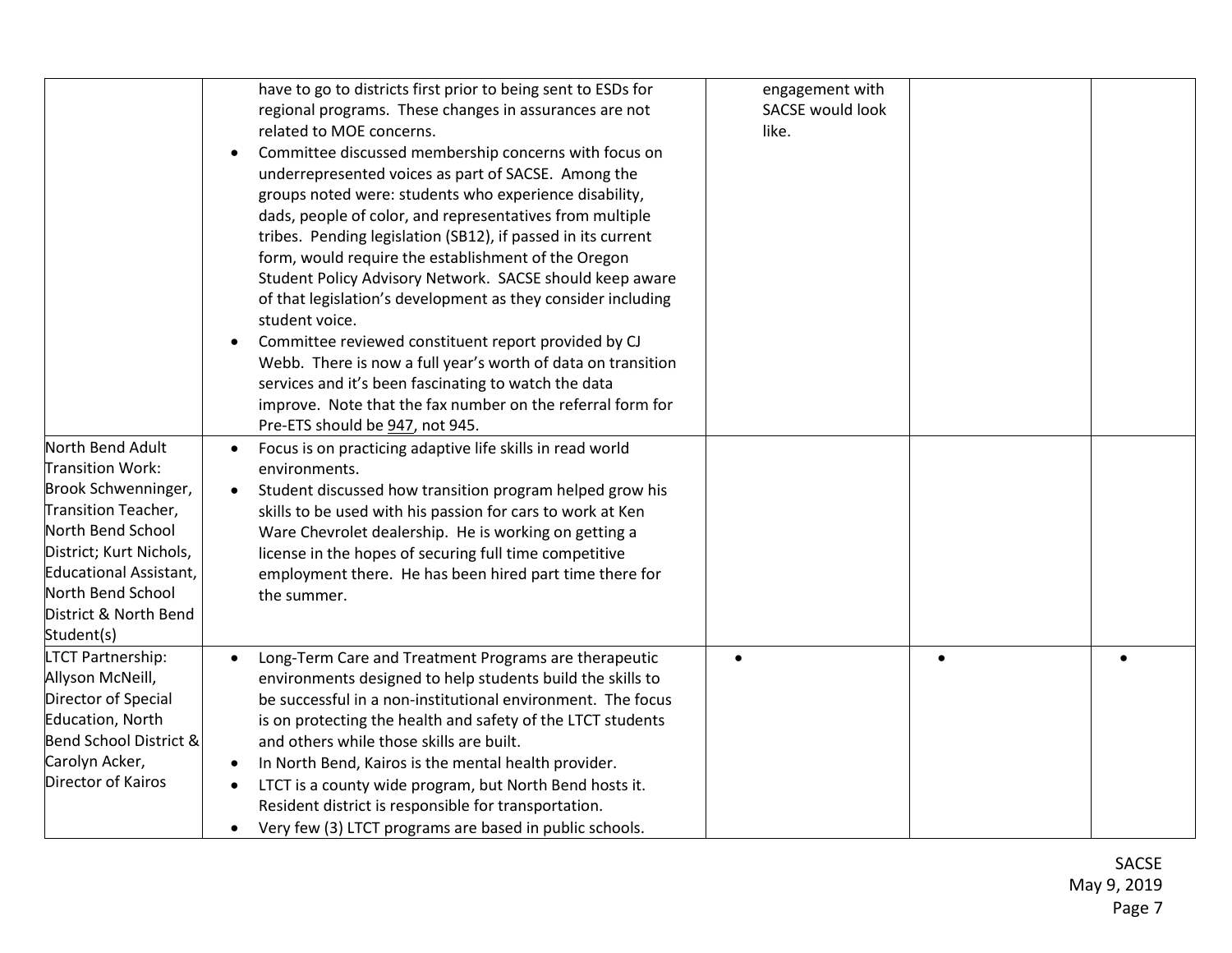|                                                                   | Strong value is placed on the student and family voice in the<br>$\bullet$<br>treatment process.<br>Target is youth who are struggling in multiple settings, at<br>$\bullet$<br>risk of losing home or school placement, and working on<br>emotional regulation, social skills, executive functioning,<br>cognitive flexibility and communication skills. Youth and<br>family must commit fully to the program.<br>LTCT school days are 5 hours because students cannot<br>$\bullet$<br>handle longer days. This length also allows for additional<br>planning time for the staff to provide coordinated care<br>efforts while students are present.<br>Concern about the impact on established programs of<br>$\bullet$<br>making LTCT program funding competitive: what happens if<br>an established program does not get awarded the LTCT<br>funding?<br>Not all students in LTCT are students in special education.<br>$\bullet$<br>Discussion on the medical necessity of treatment and some<br>students not qualifying for the program versus the zero<br>reject expectation public schools operate under. |  |  |
|-------------------------------------------------------------------|------------------------------------------------------------------------------------------------------------------------------------------------------------------------------------------------------------------------------------------------------------------------------------------------------------------------------------------------------------------------------------------------------------------------------------------------------------------------------------------------------------------------------------------------------------------------------------------------------------------------------------------------------------------------------------------------------------------------------------------------------------------------------------------------------------------------------------------------------------------------------------------------------------------------------------------------------------------------------------------------------------------------------------------------------------------------------------------------------------------|--|--|
| Closing Comments at<br><b>ESD</b>                                 | Turn in reimbursement forms to Jeremy.<br>$\bullet$<br>Reviewed 5 year \$3.5 million federal grant for helping to<br>$\bullet$<br>create high quality emergency operations plans. State<br>partnerships are going to be critical in order for this grant to<br>be successful. Grant will be supported through 5 ESDs.<br>May 20, 2019 is the due date for applications for ESDs to act<br>in that capacity. OAESD and ODE will be making the<br>determination as to the 5 ESDs to support this grant.                                                                                                                                                                                                                                                                                                                                                                                                                                                                                                                                                                                                            |  |  |
| Travel to North Bend<br>High School                               |                                                                                                                                                                                                                                                                                                                                                                                                                                                                                                                                                                                                                                                                                                                                                                                                                                                                                                                                                                                                                                                                                                                  |  |  |
| North Bend Transition<br>Program (Coffee Shop<br>@ North Bend HS) |                                                                                                                                                                                                                                                                                                                                                                                                                                                                                                                                                                                                                                                                                                                                                                                                                                                                                                                                                                                                                                                                                                                  |  |  |
| Closing Comments /<br>Adjournment                                 |                                                                                                                                                                                                                                                                                                                                                                                                                                                                                                                                                                                                                                                                                                                                                                                                                                                                                                                                                                                                                                                                                                                  |  |  |